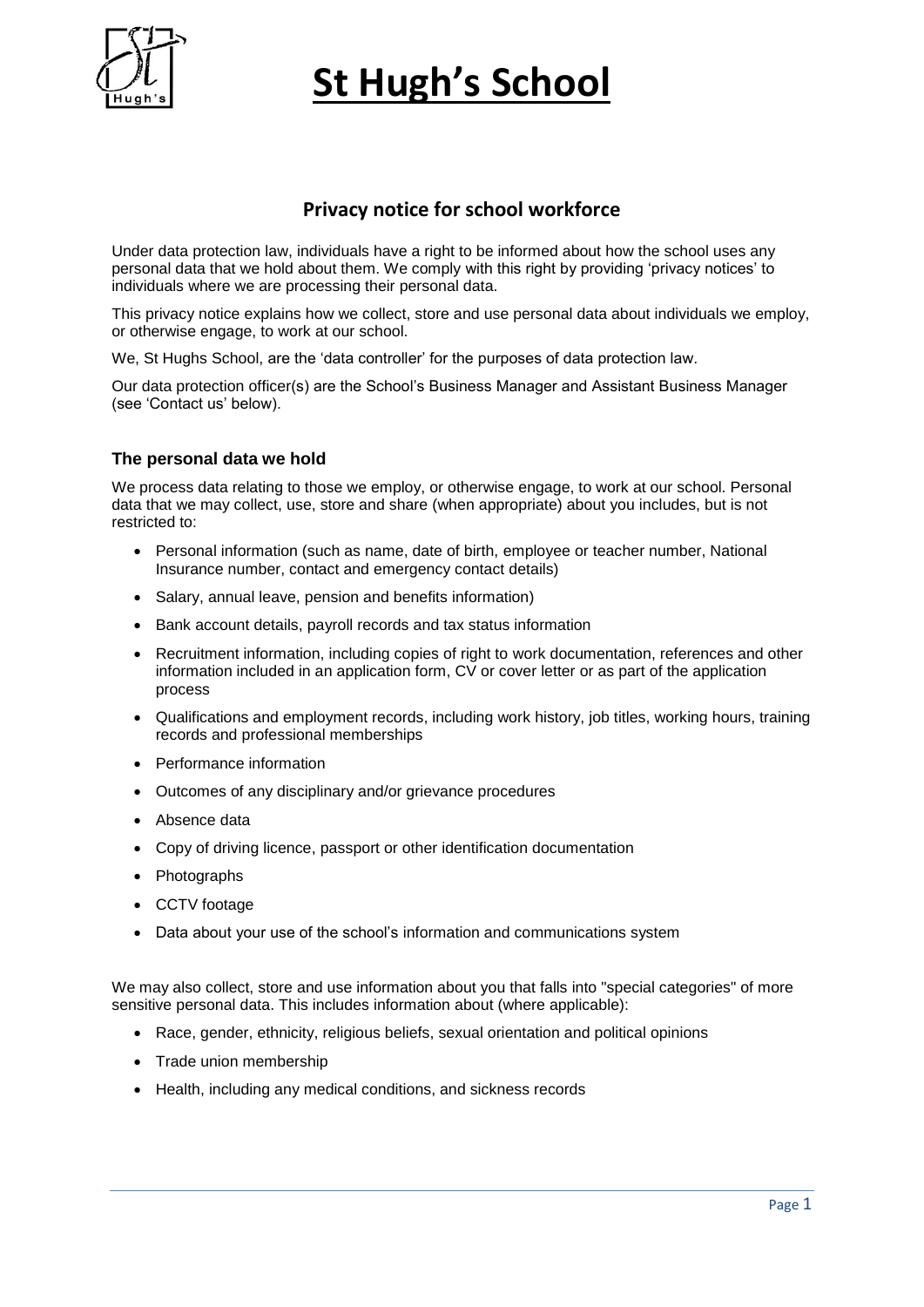

### **Why we collect and use this data**

We use school workforce data to:

- Enable individuals to be paid
- Facilitate safe recruitment, as part of our safeguarding obligations towards pupils
- Support effective performance management
- Inform the development of our recruitment and retention policies
- Enable ethnicity and disability monitoring

#### **Our lawful basis for using this data**

Under Article 6 of the GDPR, which comes into effect from 25 May 2018, the lawful basis for processing school workforce information is to fulfil contractual obligations and other legitimate interests. For data collection purposes (Departmental Censuses) provisions of the Education Act 1996 will be followed.

### **Collecting this information**

While the majority of information we collect from you is mandatory, there is some information that you can choose whether or not to provide to us.

Whenever we seek to collect information from you, we make it clear whether you must provide this information, or whether you have a choice.

Where you have provided us with consent to use your data, you may withdraw this consent at any time. We will make this clear when requesting your consent, and explain how you go about withdrawing consent if you wish to do so.

#### **How we store this data**

We create and maintain an employment file for each staff member. The information contained is held on a secure database and in paper form in locked cabinets and is only used for purposes directly relevant to your employment.

Once your employment with us has ended, we will retain this file and delete the information in it in accordance with our Records Management Policy. Our Records Management Policy can be viewed on the school's website: [www.st-hughs.n.lincs.sch.uk](http://www.st-hughs.n.lincs.sch.uk/)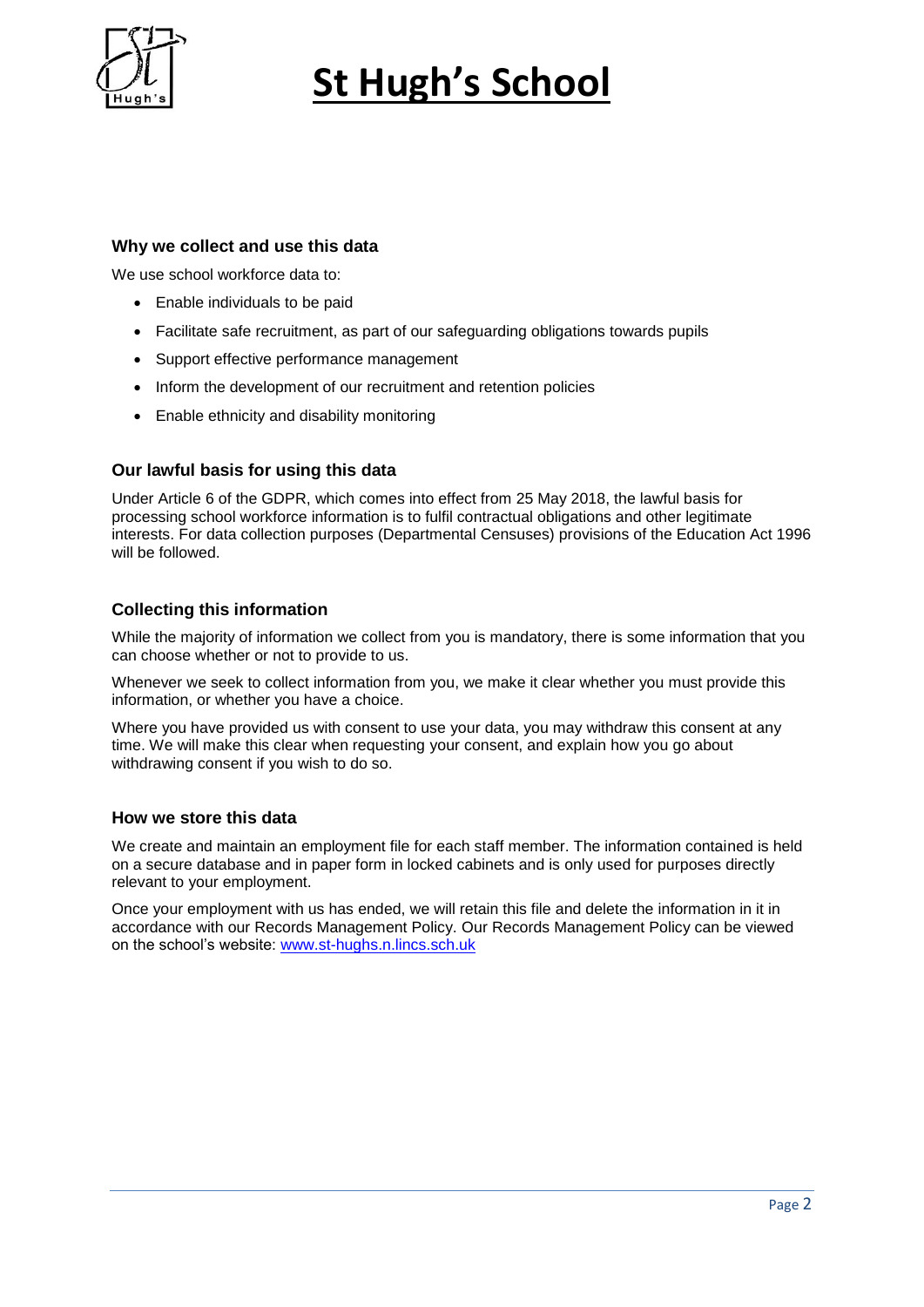

## **Data sharing**

We do not share information about you with any third party without your consent unless the law and our policies allow us to do so.

Where it is legally required or necessary (and it complies with data protection law) we may share personal information about you with:

- $\bullet$  Our local authority –
- The Department for Education (DfE)
- OFSTED
- Suppliers and service providers
- Our auditors
- *Trade unions and associations*
- *Health authorities*
- *Security organisations*
- *Health and social welfare organisations – to help keep our employees safe at work*
- *Professional advisers and consultants*
- *Charities and voluntary organisations*
- *Police forces, courts, tribunals*
- *Professional bodies*
- Pension providers
- Insurance Providers

#### **Why we share school workforce information**

We do not share information about workforce members with anyone without consent unless the law and our policies allow us to do so.

#### **Department for Education (DfE)**

We share personal data with the Department for Education (DfE) on a statutory basis. This data sharing underpins workforce policy monitoring, evaluation, and links to school funding / expenditure and the assessment educational attainment.

#### **Our Local authority**

We are required to share information about our workforce members with our local authority (LA) under section 5 of the Education (Supply of Information about the School Workforce) (England) Regulations 2007 and amendments.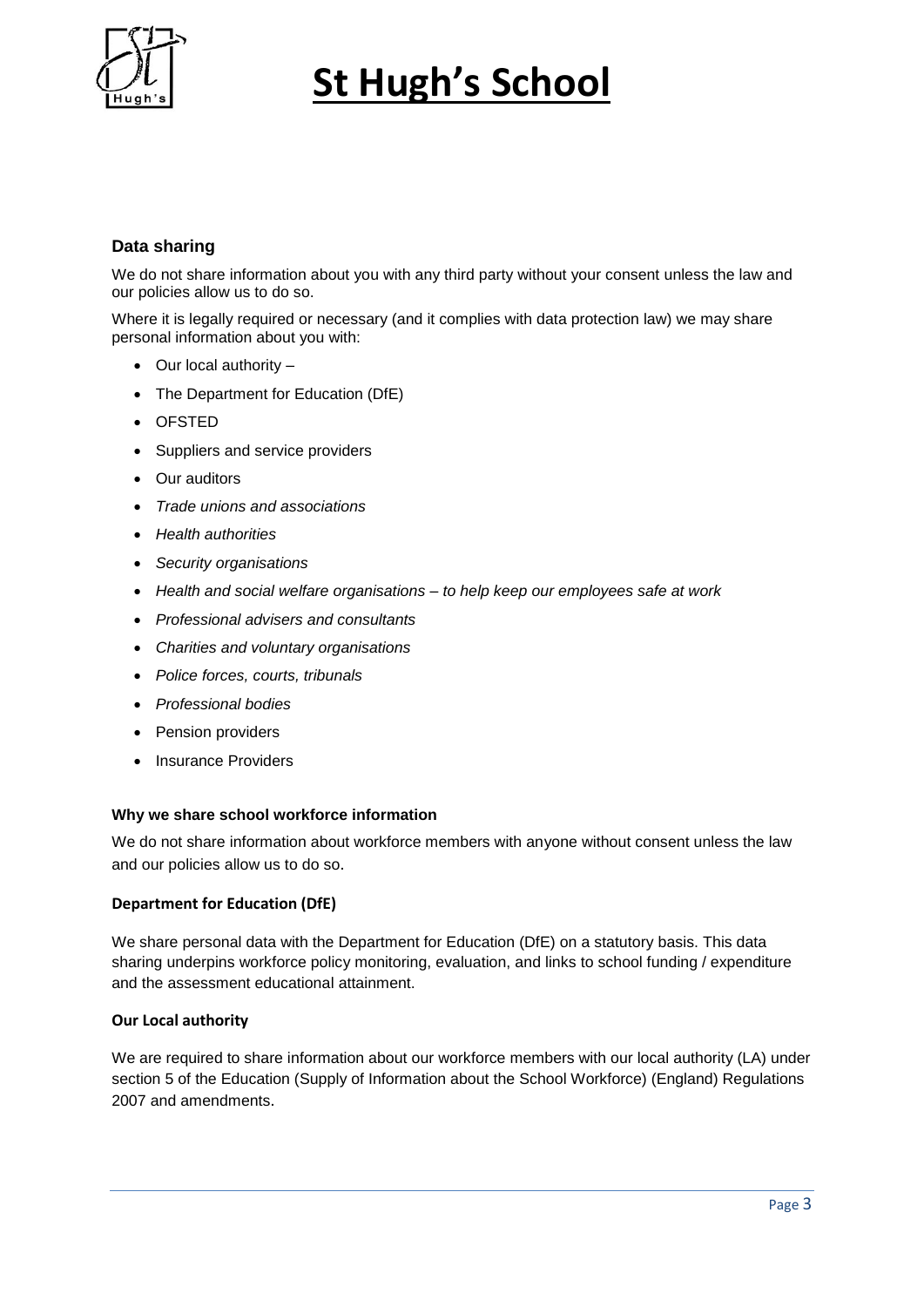

## **Data collection requirements**

The DfE collects and processes personal data relating to those employed by schools (including Multi Academy Trusts) and local authorities that work in state funded schools (including all maintained schools, all academies and free schools and all special schools including Pupil Referral Units and Alternative Provision). All state funded schools are required to make a census submission because it is a statutory return under sections 113 and 114 of the Education Act 2005

To find out more about the data collection requirements placed on us by the Department for Education including the data that we share with them, go to [https://www.gov.uk/education/data](https://www.gov.uk/education/data-collection-and-censuses-for-schools)[collection-and-censuses-for-schools.](https://www.gov.uk/education/data-collection-and-censuses-for-schools)

The department may share information about school employees with third parties who promote the education or well-being of children or the effective deployment of school staff in England by:

- Conducting research or analysis
- Producing statistics
- Providing information, advice or guidance

The department has robust processes in place to ensure that the confidentiality of personal data is maintained and there are stringent controls in place regarding access to it and its use. Decisions on whether DfE releases personal data to third parties are subject to a strict approval process and based on a detailed assessment of:

- Who is requesting the data
- The purpose for which it is required
- The level and sensitivity of the data requested; and
- The arrangements in place to securely store and handle the data

To be granted access to school workforce information, organisations must comply with its strict terms and conditions covering the confidentiality and handling of the data, security arrangements and retention and use of the data.

For more information about the department's data sharing process, please visit: <https://www.gov.uk/data-protection-how-we-collect-and-share-research-data>

To contact the department:<https://www.gov.uk/contact-dfe>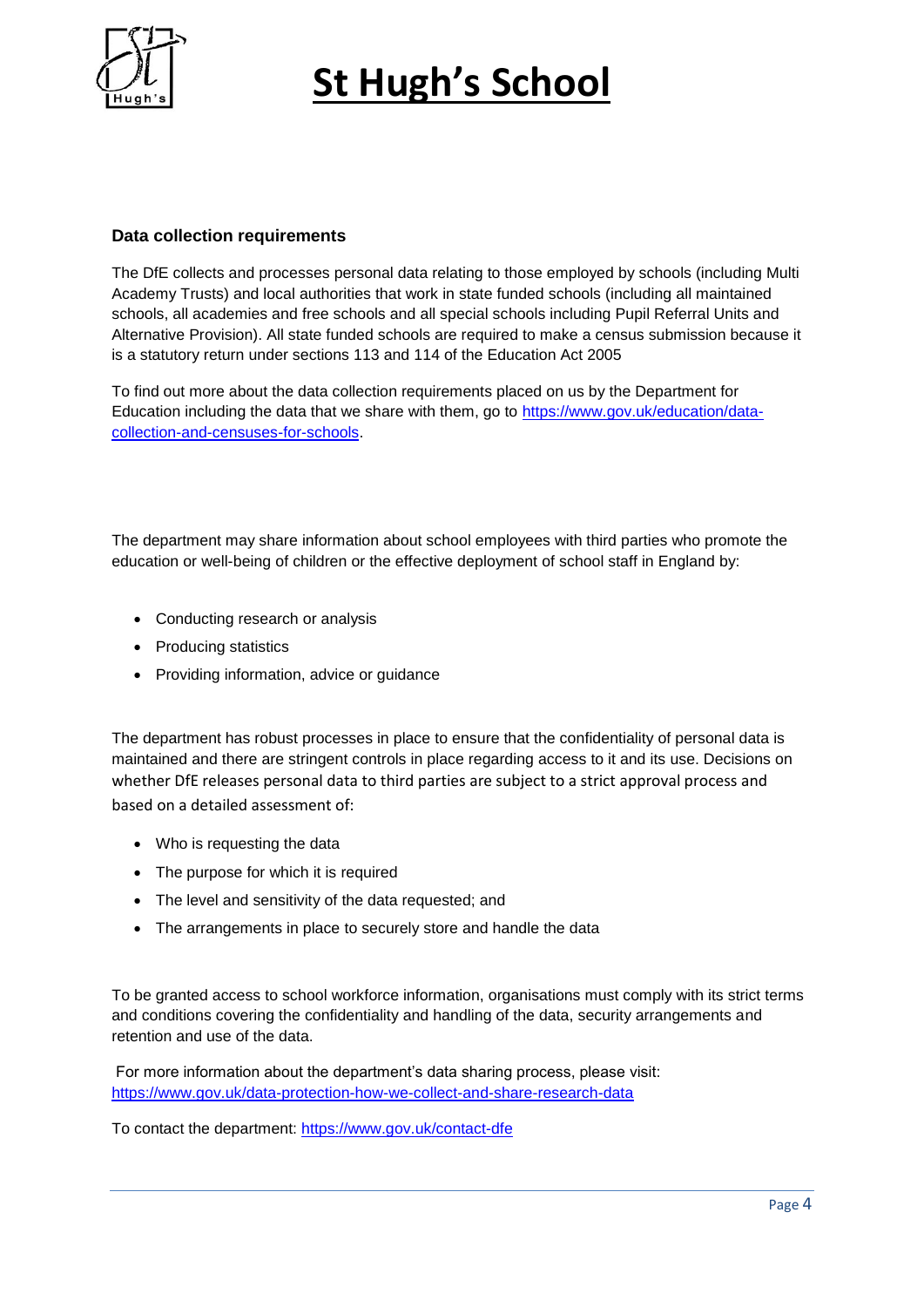

## **Transferring data internationally**

Where we transfer personal data to a country or territory outside the European Economic Area, we will do so in accordance with data protection law.

### **Requesting access to your personal data**

Individuals have a right to make a **'subject access request'** to gain access to personal information that the school holds about them.

If you make a subject access request, and if we do hold information about you, we will:

- Give you a description of it
- Tell you why we are holding and processing it, and how long we will keep it for
- Explain where we got it from, if not from you
- Tell you who it has been, or will be, shared with
- Let you know whether any automated decision-making is being applied to the data, and any consequences of this
- Give you a copy of the information in an intelligible form

You may also have the right for your personal information to be transmitted electronically to another organisation in certain circumstances.

If you would like to make a request, please contact our data protection officer(s).

#### **Your other rights regarding your data**

Under data protection law, individuals have certain rights regarding how their personal data is used and kept safe. You have the right to:

- Object to the use of your personal data if it would cause, or is causing, damage or distress
- Prevent your data being used to send direct marketing
- Object to the use of your personal data for decisions being taken by automated means (by a computer or machine, rather than by a person)
- In certain circumstances, have inaccurate personal data corrected, deleted or destroyed, or restrict processing
- Claim compensation for damages caused by a breach of the data protection regulations

To exercise any of these rights, please contact our data protection officer(s).